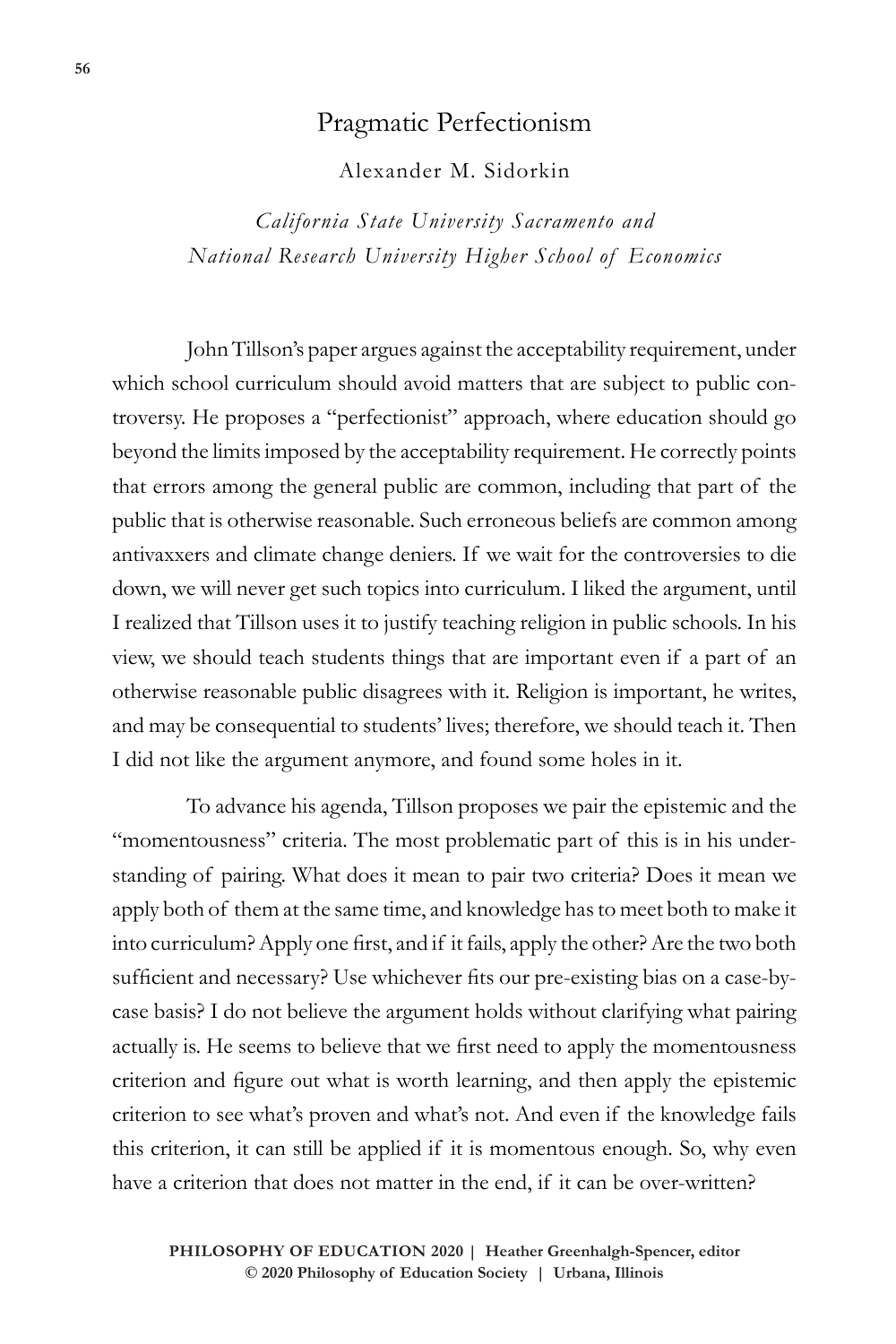These two criteria have very different origins because they apply to two different kinds of knowledge. Let us call them for simplicity the yes-knowledge and the maybe-knowledge. The epistemic criterion applies to yes-knowledge that has some consensus achieved by communities of experts. The momentousness criterion seems to apply more to maybe-knowledge. Tillson uses the weakness of the acceptability requirement against the epistemic criteria to imply that it is equally weak against the momentousness criteria. But that is not right; no justification is offered for such an extension. Such pairing does not work for the purposes he identifies, namely, to counter the acceptability requirement as developed by Clayton and David. His entire line of reasoning against the acceptability requirement rests on the epistemological argument. Yes, many otherwise reasonable people are wrong about various things, and that is why we have experts who can apply their own specialized criteria of truth and tell us what they know to be true. However, it does not follow that the propensity of the general public to be wrong about scientifically established facts also denies their authority to decide on things that are not scientifically proven facts.

If Tillson's proposal is accepted, who would be playing the role of experts in selecting the momentous knowledge for curriculum? Who is there to tell the public that the knowledge of God and salvation is more momentous than the knowledge of soccer or good sexual practices? I have no doubt such a call can be made in authoritarian political regimes. It is just not compatible with political liberalism.

Supposedly, it could be the professional community of educational experts. However, there is no reliable political mechanism *within* the educator community to achieve consensus on what knowledge is more momentous than others. The way experts achieve consensus regarding yes-knowledge is through the use of scientific method and in considering preponderance of evidence. There is nothing like that in place for maybe-knowledge. There is no momentousness test. Even if educators were trusted to make that call, I do not believe they can.

Tillson's perfectionism may be a logically coherent construction, but it has very little relevance to the actual situation on the ground. The acceptability argument, on the other hand, is very pragmatic, even though it is messy from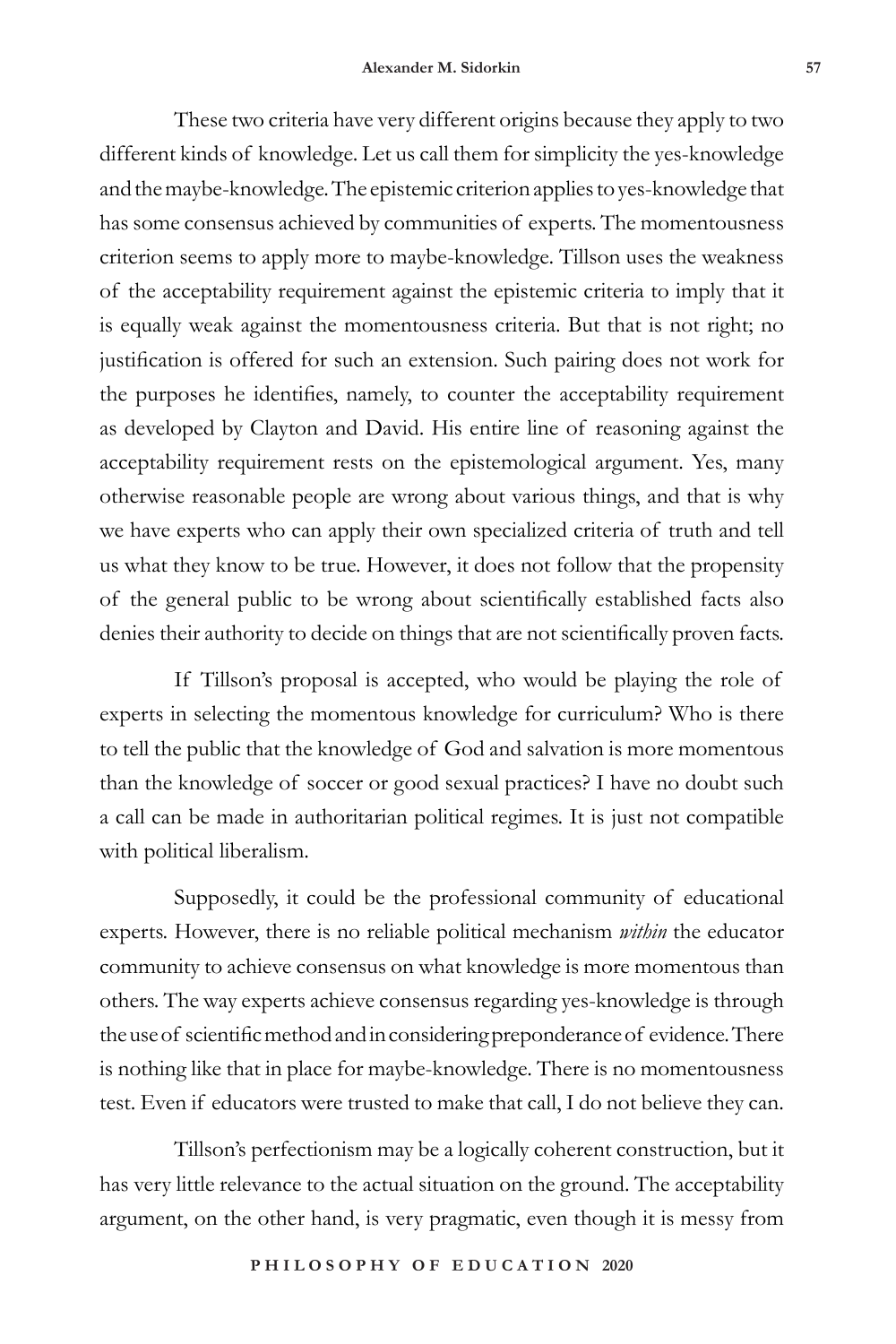the abstract rationality point of view. Consider the actual history of cultural wars as they are fought on curricular battlefields. Those wars play out slightly differently in different countries, depending on which political bodies control curriculum. However, their outcomes are pragmatic compromises achieved through a perpetual political conflict. Some of the non-expert knowledge is thrown out of curriculum as too extreme. For example, neither open creationism, nor common conspiracy theories are taught in any democratic country. The groups agree to leave alone knowledge they cannot agree on, for example, religion, certain periods of history, and so on. The resulting compromise is often bland and boring, but that is beside the point.

I am not convinced that some unproven knowledge is so momentous that we must include it in curriculum. In general, curriculum is not that important in shaping individuals. At least, no evidence of its importance has been presented yet. We cannot even establish a direct link between school achievements and workers' productivity, not to mention any sort of measure of meaningfulness. Therefore, I find the claim of momentousness not only impractical, but also greatly exaggerated. Nothing in the maybe-knowledge world is so momentous that it would merit overriding a political consensus, even if such overriding was achievable.

It would probably be wise to revisit the whole history of the separation of church and state doctrine. The reason for its existence was not that people at the time hated religion or were especially atheistic. Rather, they could not figure out a way of resolving their religious differences short of killing each other and agreed to take it out of the public affairs altogether. They could not agree on momentousness of their versions of faith. Tillson also cites an author who believes that religious claims about God, salvation, and life after death are supported by evidence. That is not true. No such evidence exists, and most theologists would agree that such evidence is unobtainable by design. Who needs faith when we have evidence?

There are also issues with the epistemic argument, for we do not include in curriculum all the knowledge experts have a consensus on. For example, in many American high schools, all the emphasis is on algebra, and very little on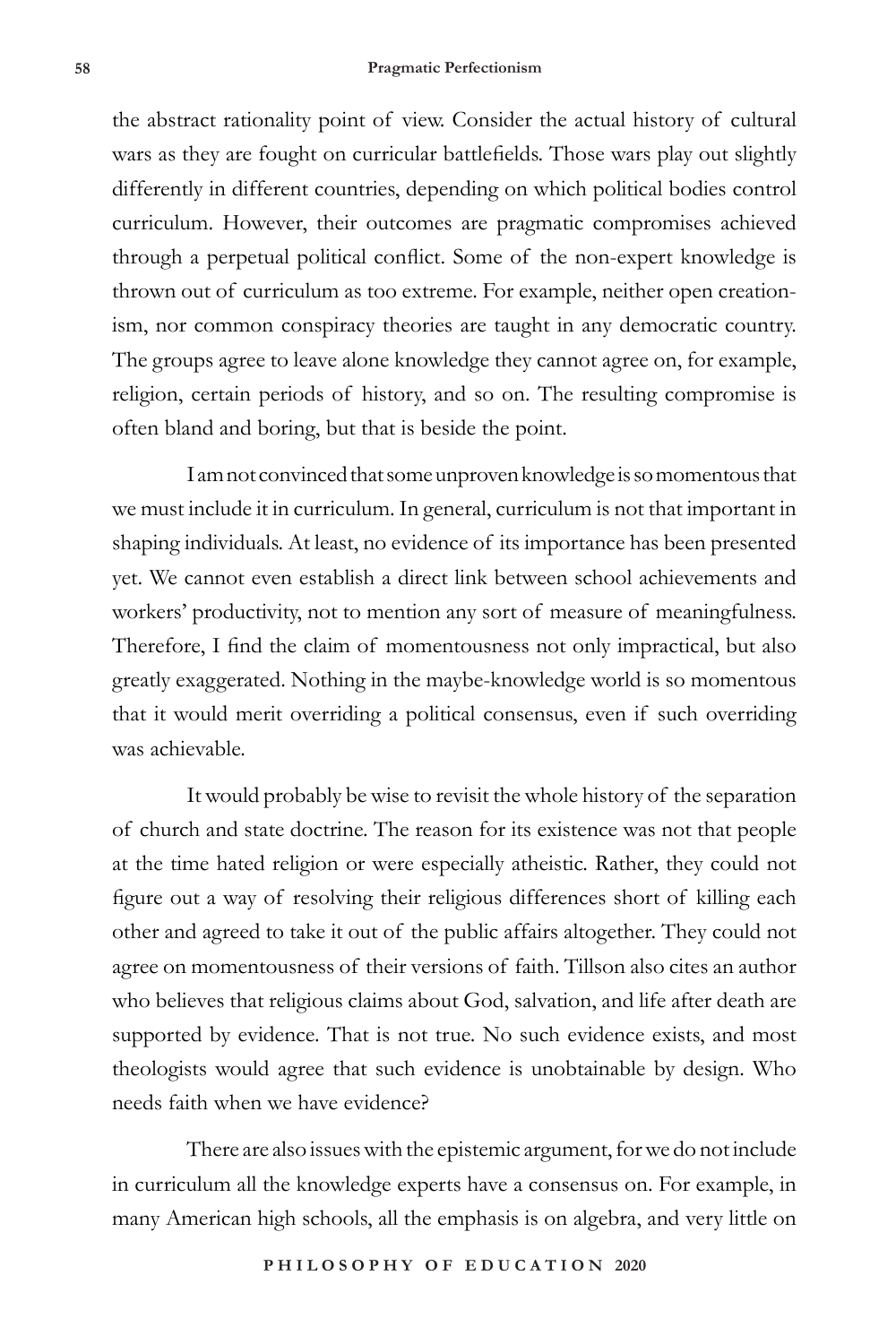statistics, although it is reasonable to believe that statistics is much more useful than algebra. The epistemic criterion is not fit to make these kinds of choices.

There is a limited role for more limited momentousness criterion. However, I want to emphasize that it may function very differently regarding the two distinct bodies of knowledge.

> 1. Momentousness criterion may be used to select from the pool of yes-knowledge. It is a pragmatic call on what is more likely to be important for students. Since the entire pool of yes-knowledge is validated, the selection is not a difficult political process. Education authorities may be trusted to select, because political consensus is more or less irrelevant here. The democratic consent works through trust to experts. The contemporary liberal state does recognize the authority of experts as an important source of authority beyond the democratic political process. The acceptability criterion does not directly apply to yes-knowledge, which Tillson expertly demonstrated.

> 2. To maybe-knowledge, the acceptability criterion does apply. If there are no experts, the regular political process takes its place, and consensus is rarely achievable. Maybe-knowledge deals with values, and those are outside of the expert purview. Within the much smaller pool of acceptable maybe-knowledge, again, educators may apply the momentousness criterion any way they understand it. Educators are experts in a limited sense and can make a call on what may be more or less important for students to learn.

My corrections to Tillson's argument call for a more limited, humbler, but more pragmatic perfectionism. It is prudent to consider educators' place in a democratic pluralistic society and not overestimate the degree or trust we can count on from the larger political entity. I suspect Tillson's intent is to claim professional authority over the entire education, and to escape accountability. While I am sympathetic to the intent to some degree, I also see no realistic chance of achieving it. Public education consumes 6-8% of GDP and is largely funded by direct or indirect public subsidies. Under no circumstance will taxpayers tell us: "Here is some money, educate our children any way you like." It